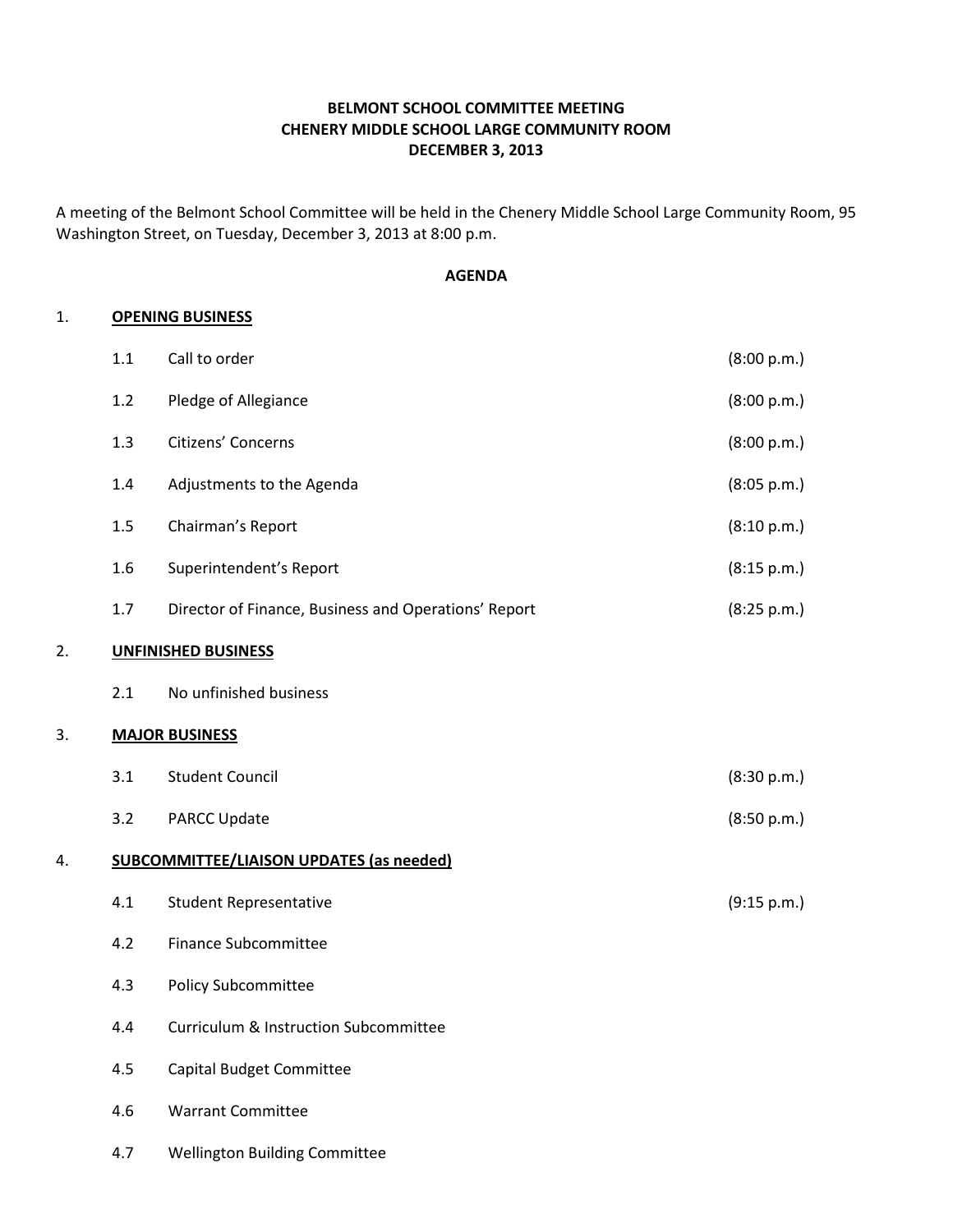#### 5. OTHER BUSINESS

5.1 Consent Agenda (9:25 p.m.)

Surplus Property – Exhibit A

- 5.2 Personnel Items Informational
- 5.3 Business Items None
- 5.4 Approval of Minutes (9:30 p.m.)

 November 12, 2013 November 19, 2013

#### 6. FUTURE BUSINESS

Upcoming Meetings:

 December 2, 2013 School Committee Interview with Anne McKenzie CMS Large Community Room – 6:00 pm – 7:00 pm

 December 3, 2013 School Committee Finance Subcommittee Meeting SAB Conference Room – 8:00 a.m.

 December 3, 2013 School committee Interview with Andrew Stephans CMS Large Community Room – 4:45 pm – 5:45 pm

 December 3, 3013 School Committee Meeting CMS Large Community Room – 8:00 pm

 December 5, 2013 School Committee Interview with John Phelan CMS Large Community Room – 4:45 pm – 5:45 pm

 December 12, 2013 School Committee Finalist Interviews CMS Large Community Room – 6:30 pm

 December 16, 2013 Joint Board of Selectmen/School Committee Meeting BOS Meeting Room – 7:00 pm

 December 17, 2013 School Committee Meeting - Final Deliberation to Select New Superintendent CMS Large Community Room – 7:30 pm